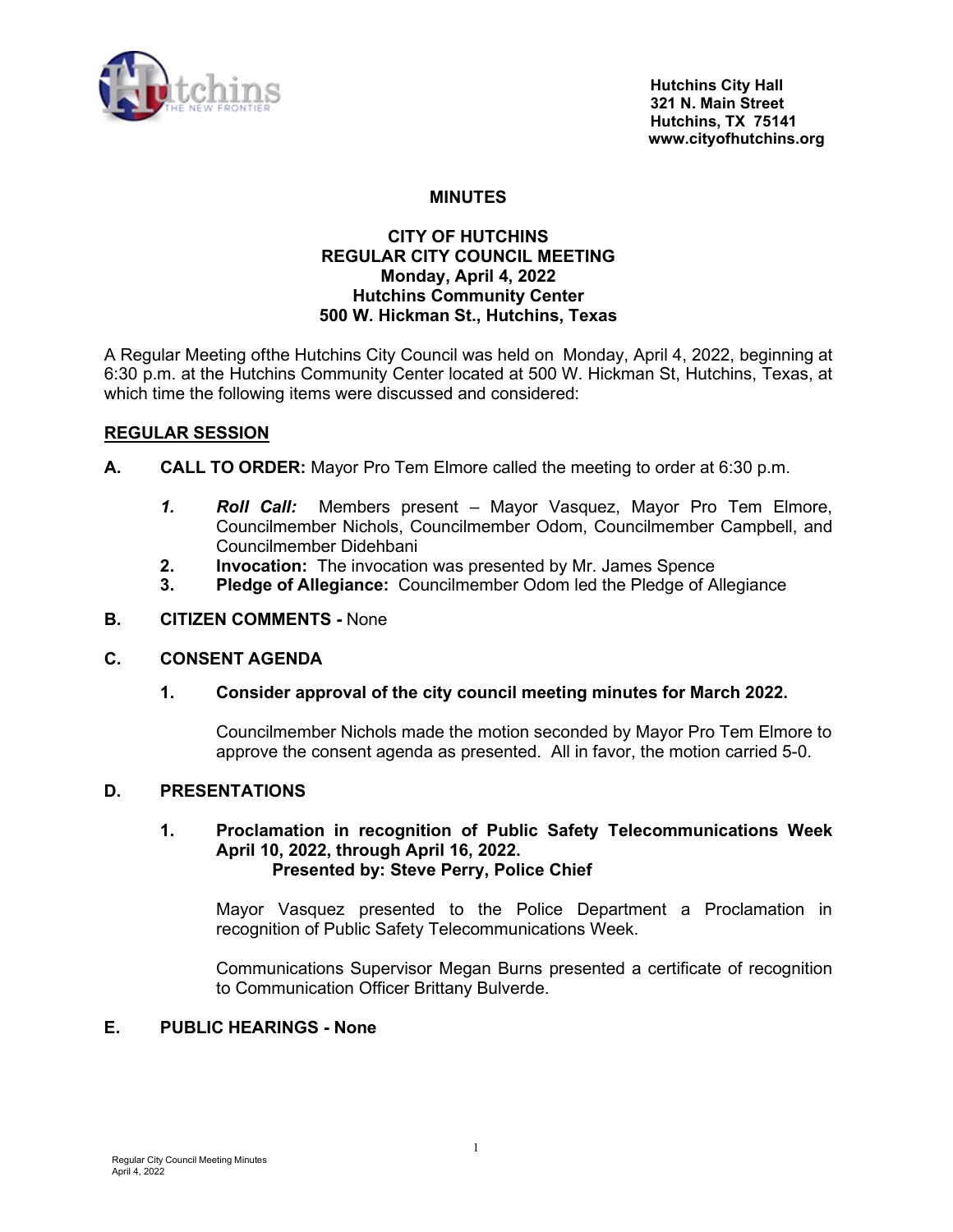# **F. REGULAR AGENDA**

**1. Discuss and consider Resolution R2022-1006 OF THE CITY COUNCIL OF THE CITY OF HUTCHINS, TEXAS APPROVING A VENDING MACHINE AGREEMENT BETWEEN THE CITY OF HUTCHINS AND FISHER VENDING FOR A TERM OF TWO YEARS TO PROVIDE HIGH-QUALITY VENDING MACHINE SERVICES AT THE HUTCHINS PUBLIC SAFETY BUILDING LOCATED AT 550 W. PALESTINE ROAD, DURING THE TERMS OF THE AGREEMENT; AUTHORIZING THE CITY ADMINISTRATOR OR HIS DESIGNEE TO EXECUTE THE AGREEMENT AND PROVIDING AN EFFECTIVE DATE. Presented by: Steve Perry, Police Chief**

Councilmember Nichols made the motion seconded by Mayor Pro Tem Elmore to approve Resolution R2022-1006 as presented. All in favor, the motion carried 5-0.

# **2. Discuss and consider Resolution R2022-1007 OF THE CITY COUNCIL OF THE CITY OF HUTCHINS, TEXAS, AUTHORIZING THE ASSISTANT TO THE CITY ADMINISTRATOR TO SOLICIT BIDS FOR PARK IMPROVEMENTS AND PROVIDING FOR AN EFFECTIVE DATE.**

## **Presented by: Nick Cornelius, Assistant to the City Administrator**

Councilmember Nichols made the motion seconded by Councilmember Didehbani to approve Resolution R2022-1007 as presented. All in favor, the motion carried 5- 0.

**3. Discuss and consider Resolution R2022-1008 OF THE CITY COUNCIL OF THE CITY OF HUTCHINS, TEXAS, ACCEPTING A PROPOSAL FROM ACACIA HERITAGE CONSULTING TO PERFORM A CULTURAL RESOURCES SURVEY FOR THE SOUTHERN WASTEWATER IMPROVEMENTS PROJECT; AUTHORIZING THE CITY ADMINISTRATOR TO EXECUTE THE PROPOSAL AND AN AGREEMENT WITH ACACIA HERITAGE CONSULTING IN AN AMOUNT NOT TO EXCEED \$35,993.50; AUTHORIZING THE EXPENDITURE OF 35,993.50 FROM THE FY 2021-2022 BUDGET ENGINEERING FEES FUND 77, AND PROVIDING FOR AN EFFECTIVE DATE.**

### **Presented by: Robert McWayne, Interim Public Works Director**

Interim Public Works Director presented the item and stressed that the work cannot begin until all the easements have been acquired. The study is required in order for the sanitary sewer project can move forward.

Councilmember Nichols made the motion seconded by Councilmember Odom to approve Resolution R2022-1008 accepting the Acacia Heritage Consulting as presented. All in favor, the motion carried 5-0.

### **G. ITEMS OF COMMUNITY INTEREST**

City Secretary Olguin announced the items of community interest.

# **H. ADJOURNMENT**

Councilmember Odom made the motion seconded by Councilmember Campbell to adjourn the meeting at 7:03 p.m. All in favor, the motion carried 5-0